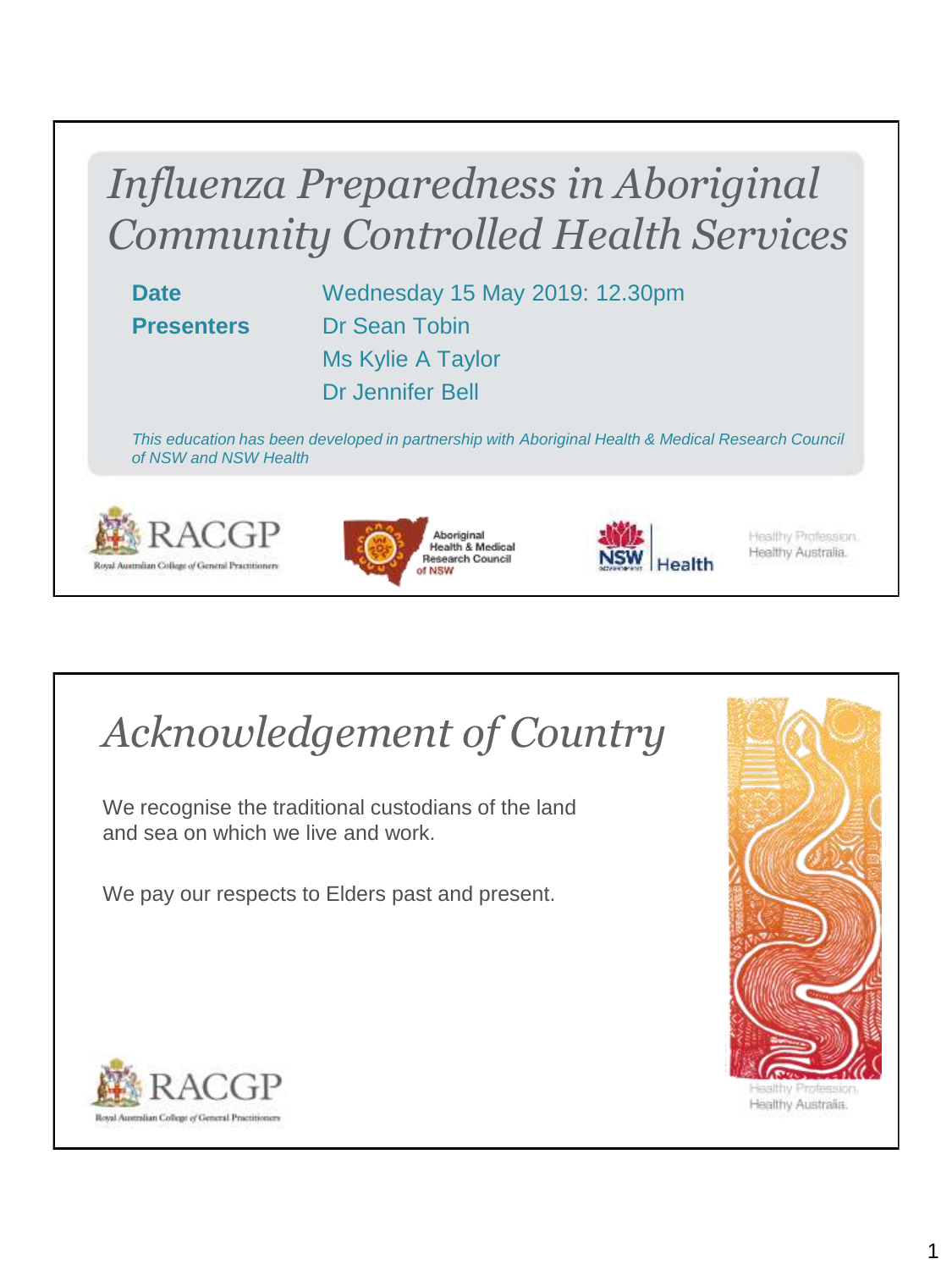#### *Learning Outcomes*

- Discuss the differences between seasonal flu and a pandemic flu
- Identify risk factors and their reduction strategies
- Increase appropriate influenza preparedness plans, and understand how seasonal flu preparedness helps with pandemic flu preparedness
- Improve the rates of influenza vaccinations and data quality



Healthy Profession. Healthy Australia.

#### *Presenters*



**Dr Sean Tobin** Medical Epidemiologist

Communicable Diseases Branch, Health Protection NSW



**Ms Kylie A Taylor** Aboriginal Health Worker

Communicable Diseases Team, HNE Population Health



**Dr Jennifer Bell** Medical Director RivMed

Royal Australian College of General Practitionen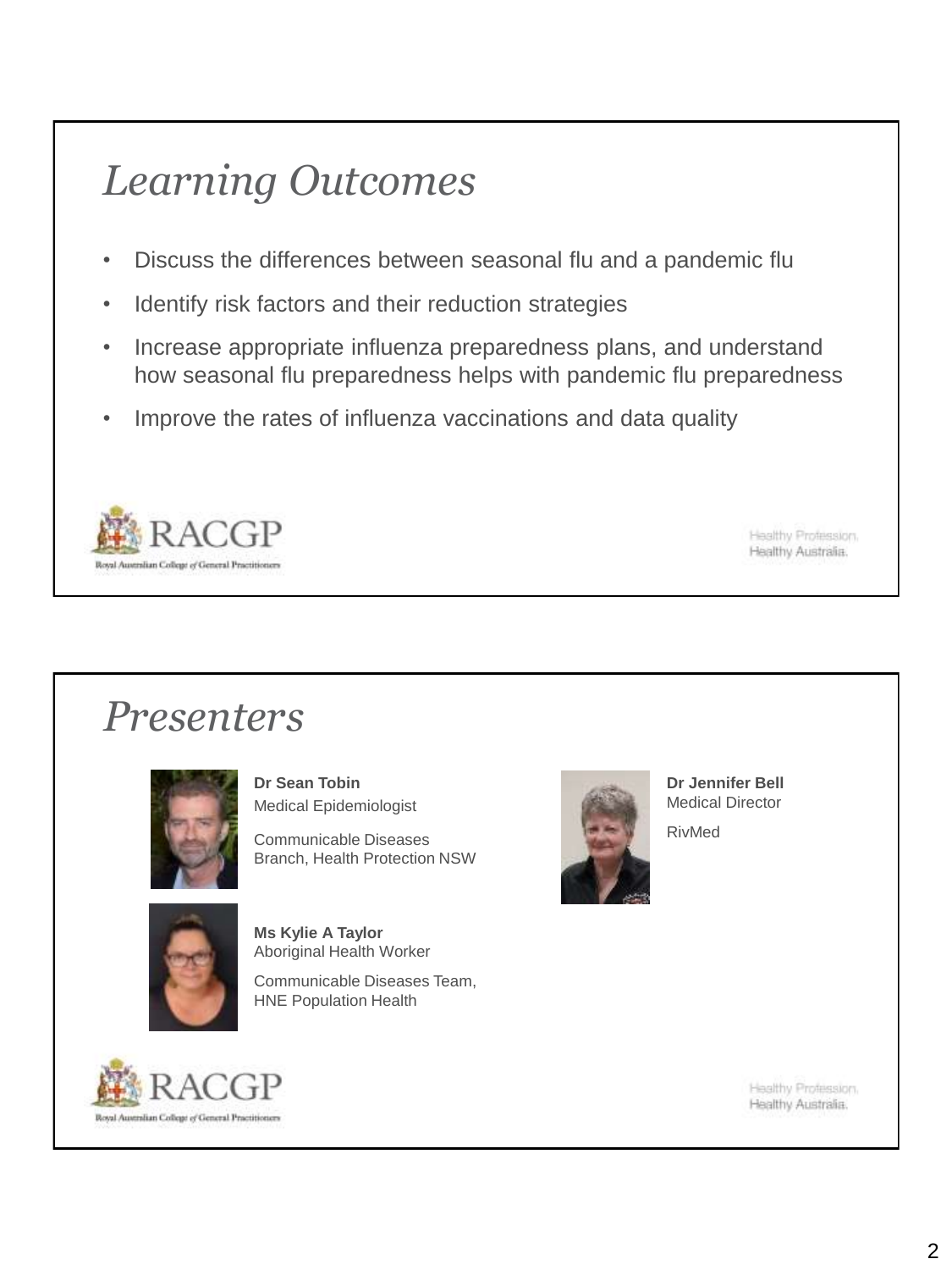

## *Influenza terminology*

- Seasonal (human) influenza
	- Strains previously adapted to humans; cause annual winter outbreaks
- Pandemic influenza
	- Influenza strains newly adapted to humans
	- Cause a global outbreak of influenza in humans
- Avian influenza
	- Wild birds are the original and natural host of influenza viruses
	- Most likely source of new pandemic influenza strains
- Swine influenza
	- Influenza viruses that have adapted to pigs
	- Pigs susceptible to both human and avian strains so may allow viruses to combine into pandemic strains

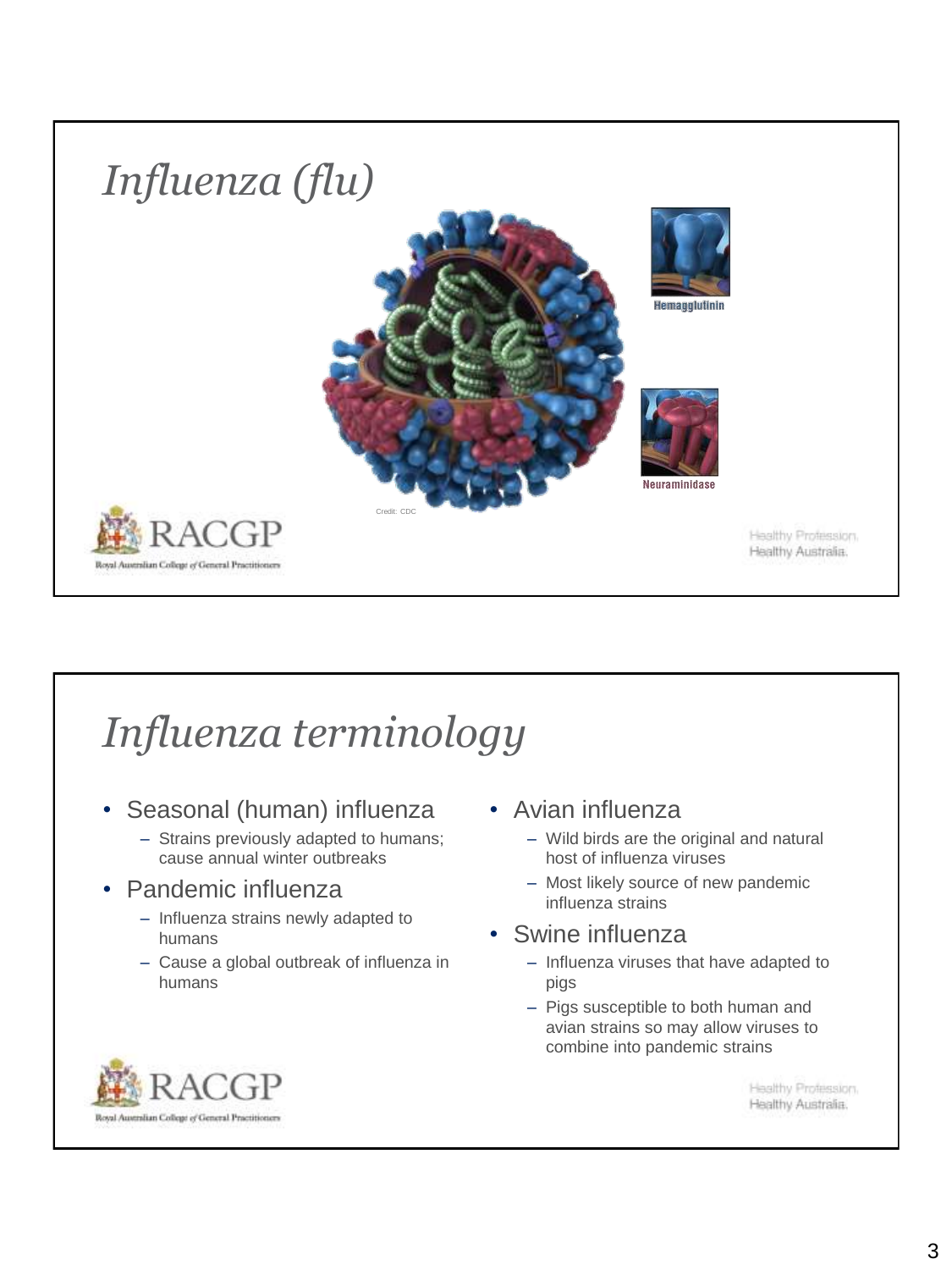

#### *Pandemics and plans*

- Have the capacity to overwhelm health services
- Cause fear and anxiety in the community
- Difficult to predict when they will occur
- A state, national and international public health emergency
- Need for a high level of central coordination and communications from Health Departments



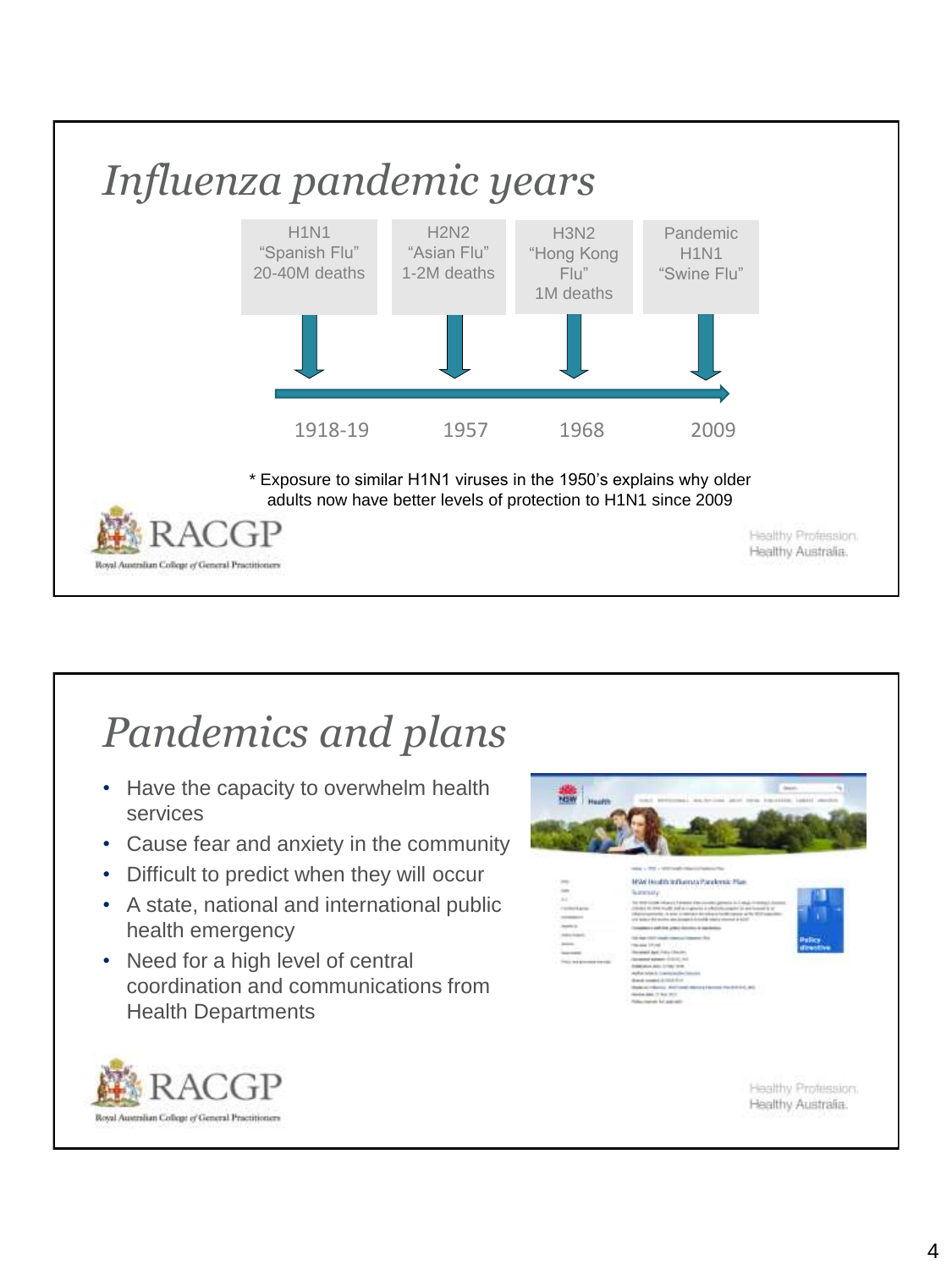

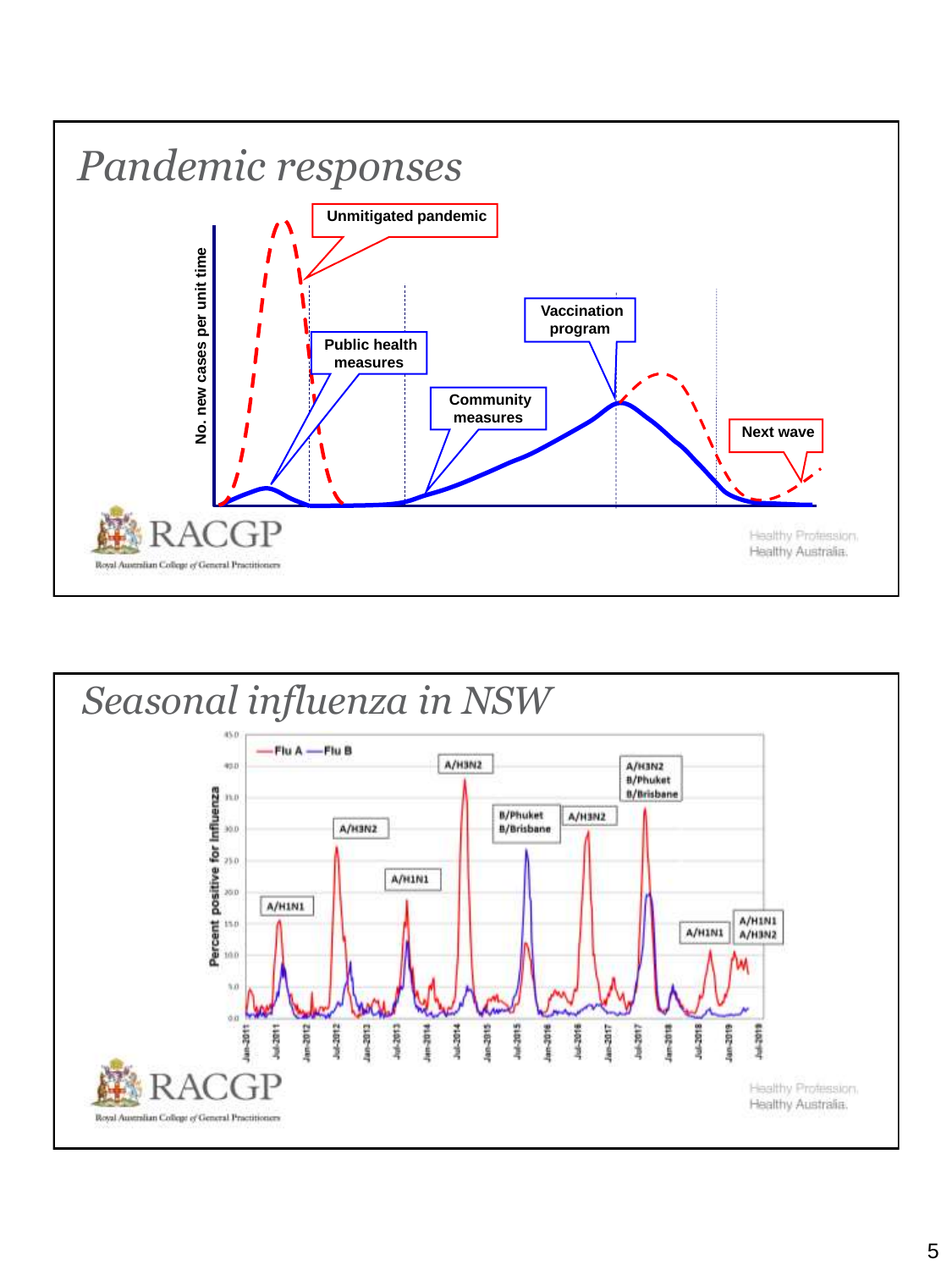

#### *Flu impact in children*

- Highest rates of flu hospitalisation in children under 5 years (with over 50 year olds)
- Pneumonia and encephalitis complications
- Child flu deaths reported each year in children, mainly under 5 years
- Deaths not just in children with high-risk medical conditions (49% in one US study)
- Free flu vaccine for all Aboriginal children from 6 months (and adults)



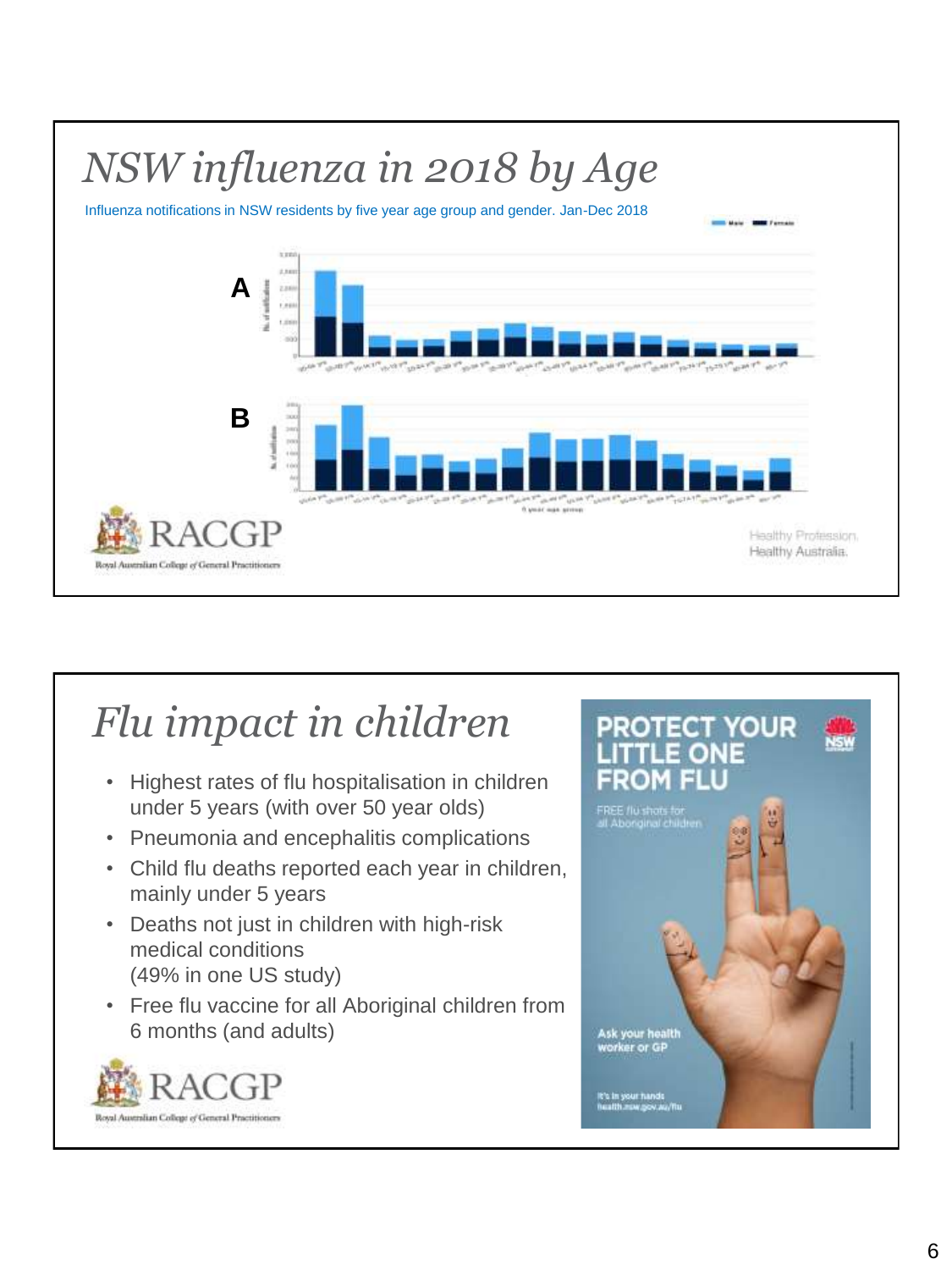

![](_page_6_Picture_1.jpeg)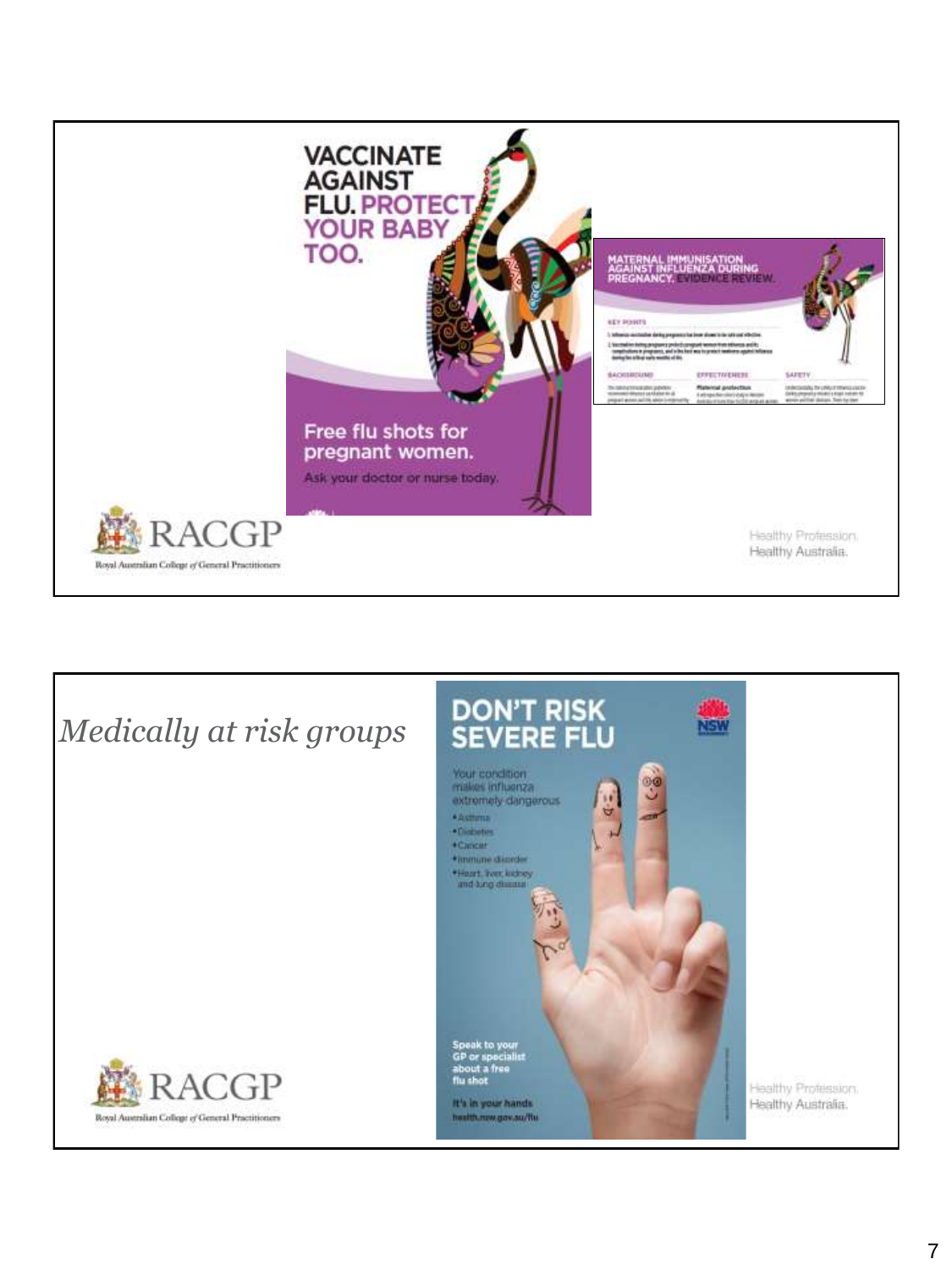![](_page_7_Picture_0.jpeg)

#### *NSW Health resources for influenza*

![](_page_7_Picture_2.jpeg)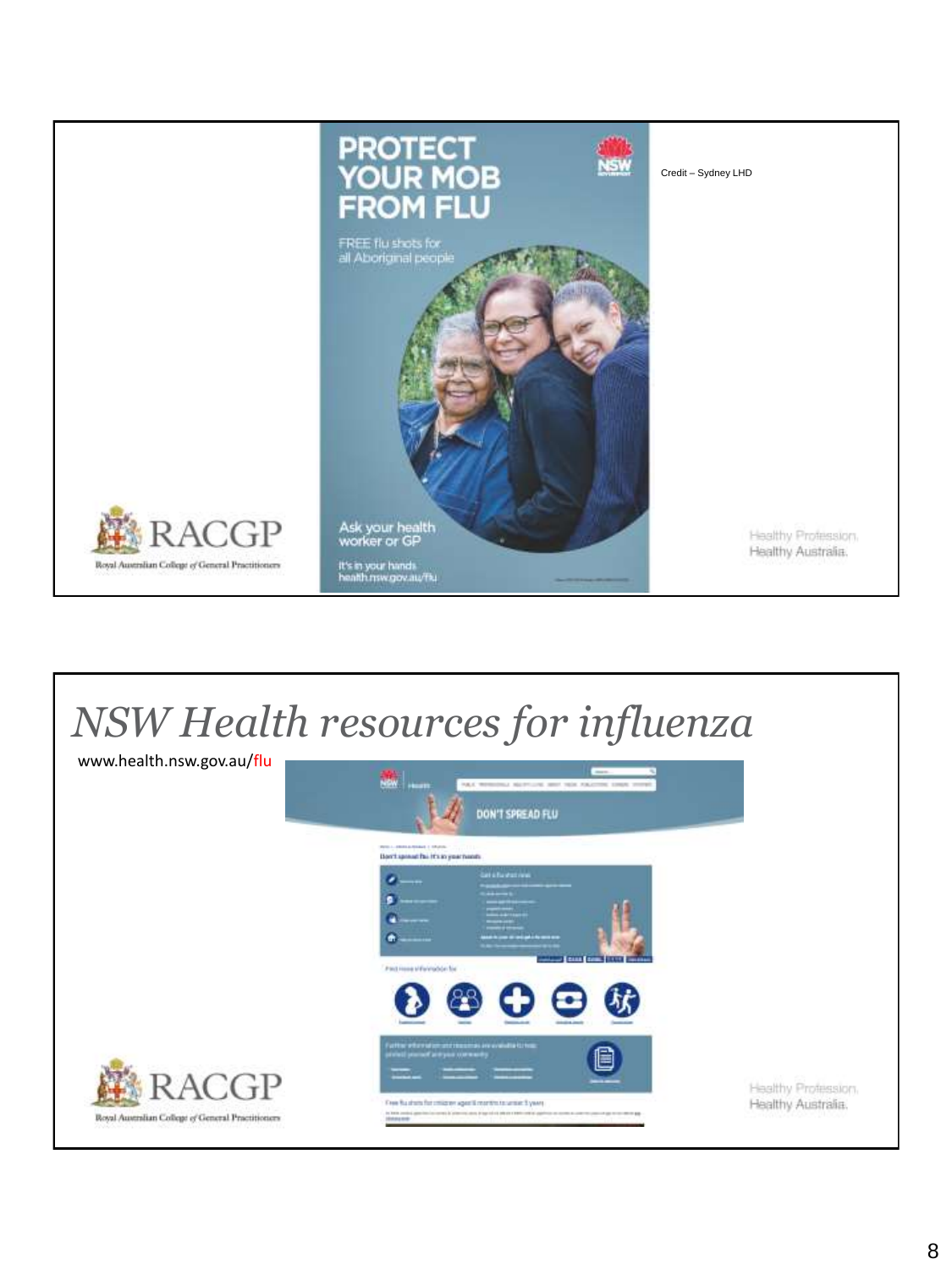### *Families*

- Families are usually big & extended
- Kids & Elders are not separate they are a part of a family & a part of a community
- More than just a house there may be several homes
- Big families small houses (not overcrowding)
- Realities of living

![](_page_8_Picture_6.jpeg)

![](_page_8_Picture_7.jpeg)

Healthy Profession. Healthy Australia.

### *Reducing risk at home*

- Increase handwashing
- Helping kids wash their hands & asking/reminding often
- Cough & sneeze etiquette tissues/gel/handwashing

![](_page_8_Picture_13.jpeg)

![](_page_8_Picture_14.jpeg)

![](_page_8_Picture_15.jpeg)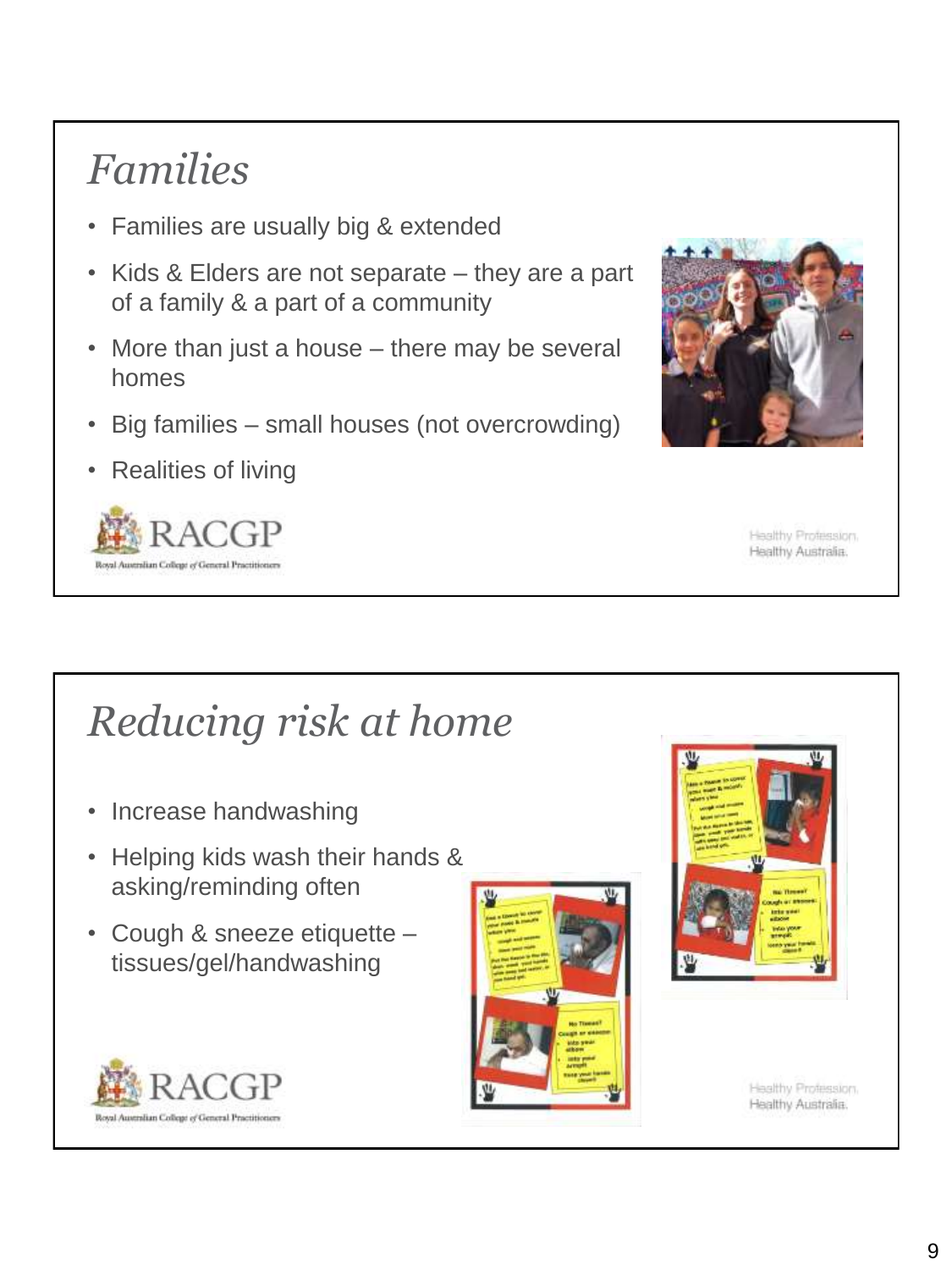# *Reducing risk at home (cont.)*

- Pregnant women safe & effective to be immunised against flu
- Chronic conditions may be common underlying risk
- Traditional medicines/remedies
- Cultural practices & cultural connections = cultural strength & healing
- Holistic often helps with multiple things, not just flu
- Healthy eating

Royal Australian College of General Practition

• Isolation & not sharing……….

![](_page_9_Picture_8.jpeg)

![](_page_9_Picture_9.jpeg)

![](_page_9_Picture_10.jpeg)

Healthy Profession. Healthy Australia.

### *Reducing risk at gatherings*

Celebrations are seen as just as important as sorry business – so people may still attend while sick with flu:

- Letting the organisers know
- **Standing back**
- Staying outside is safest
- Supply hand gel, tissues and bins
- Less lovin' up less kissing, less lovin' = less flu bugs spreadin'
- Mainstream advice v's common cultural practices/obligation

![](_page_9_Picture_20.jpeg)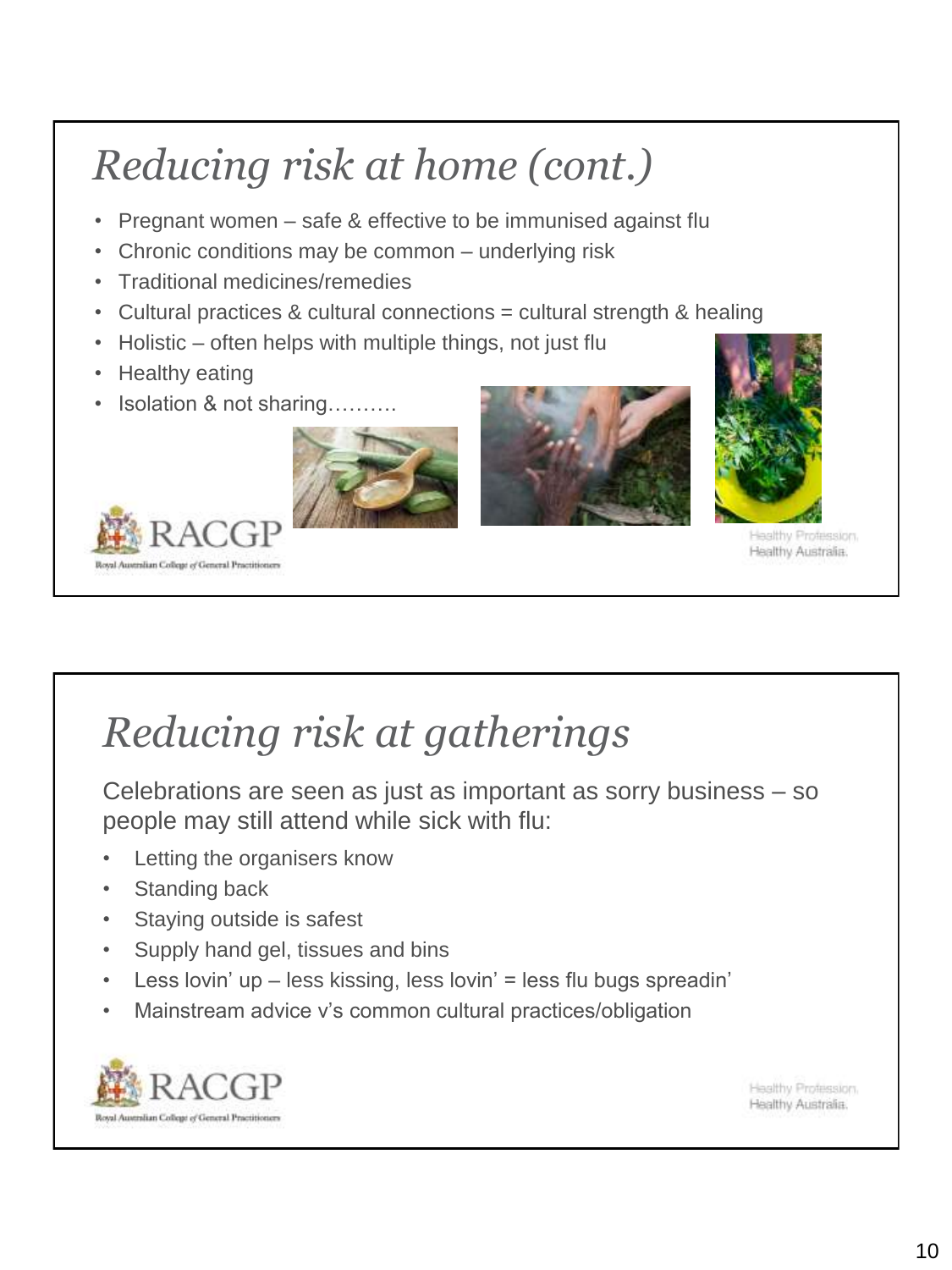## *Reducing risk - actions*

- Doctors, staff & AHW's need to speak positively about immunisation in pregnancy
- Families experience of conversation with clinicians and Aboriginal Health Workers have a ripple effect in family and community now and into the future for that family & the wider community.
- AMS's & local health services to consider supply/subsidise flu kits
- Making sure the people that need the service have access to the service

![](_page_10_Picture_5.jpeg)

Healthy Profession. Healthy Australia.

### *Reducing risk – actions (cont.)*

- Key message to Aboriginal community to present early so conversations about risk reduction and antivirals can be considered
- Local champions and local messages localise, personalise, humourise
- Sharing key messages through traditional social networks and social media networks

![](_page_10_Picture_11.jpeg)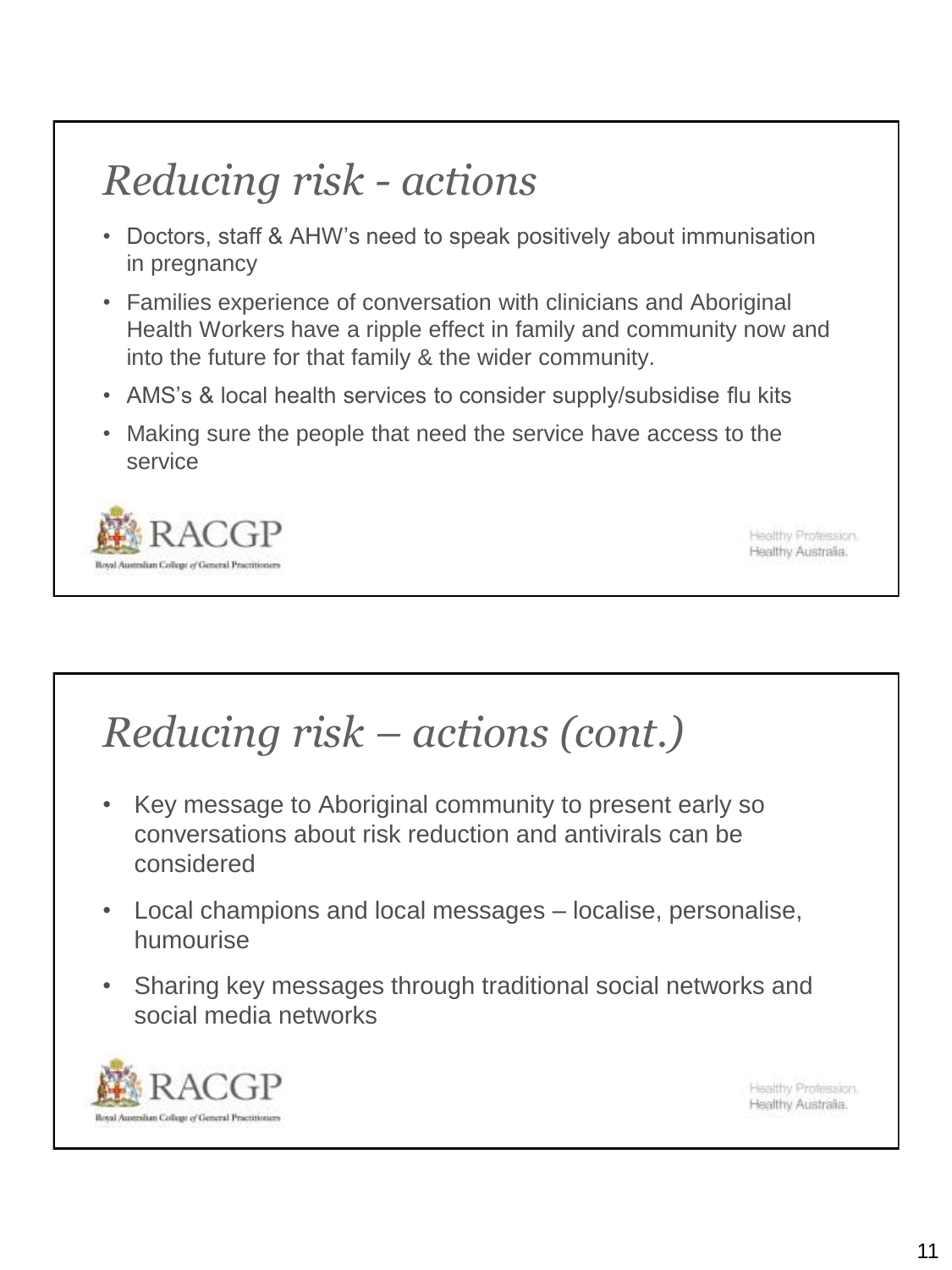![](_page_11_Picture_0.jpeg)

#### *Recording vaccination KPIs*

#### About RivMed Service and the Quality Improvement Project Mission

Within 12 months to improve the rates of influenza vaccinations to meet nKPI Goal 19 for people 50+ Immunised for Influenza of 60% in 2018.

- New funding model
	- $\circ$  5 year funding agreements, with evaluation after 3 years
	- $\circ$  Funding is based on Client Population + Episodes of Care adjusted by an equity loading
	- o Adjustment for **Service Provider Capability**  performance measured by nKPI Reports
- Services need to show that 5 of 7 selected nKPI's are at or above the trajectory -- GOAL

![](_page_11_Picture_9.jpeg)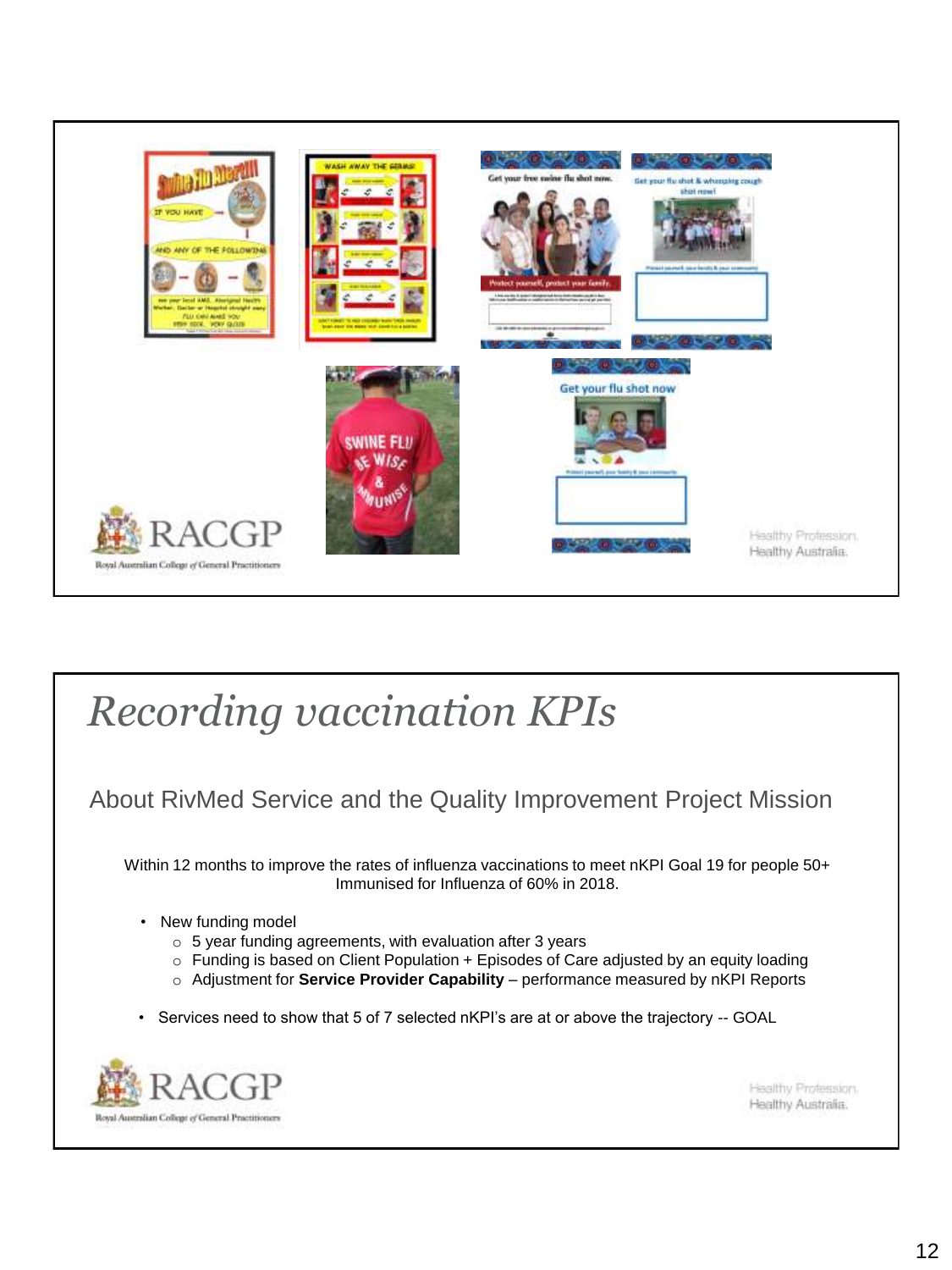|                                     | Goal 4<br><b>Health</b><br>Check 0-4<br><b>VIS</b><br>(PID3 0-14) | Gool 14<br><b>Health</b><br><b>Check 25-54</b><br>yrs.<br>(P03.25-54) | Goal 15<br><b>Health</b><br>Check 55+<br>yrs.<br>(PI03-55+) | Goal 16<br>Type 2<br>diabetes<br>checks<br>(PIOS) | Goal 17<br>Type 2<br>diabetes BP<br>tests<br>(191, 23) | Goal 18<br>Type 2<br>disbetes<br>renal<br>function<br><b>Emsts (PIIB)</b> | <b>Goal 19</b><br>50+<br>mmunised<br>for |
|-------------------------------------|-------------------------------------------------------------------|-----------------------------------------------------------------------|-------------------------------------------------------------|---------------------------------------------------|--------------------------------------------------------|---------------------------------------------------------------------------|------------------------------------------|
|                                     |                                                                   |                                                                       |                                                             |                                                   |                                                        |                                                                           | influenza<br>(P(14)                      |
| Goal by 2023 ->                     | 69%                                                               | 63%                                                                   | 74%                                                         | 69%                                               | 70%                                                    | 69%                                                                       | S4%                                      |
| <b>Trajectory for</b><br>$2022 -$   | 53.9%                                                             | 58.5%                                                                 | 59.4%                                                       | 68.5%                                             | 69.5%                                                  | 68.5%                                                                     | 63.3%                                    |
| <b>Trajectory for</b><br>$2021 +$   | <b>58.7%</b>                                                      | 54.1%                                                                 | 64.8%                                                       | 68.1%                                             | 68.9%                                                  | 68.0%                                                                     | 62.6%                                    |
| <b>Trajectory for</b><br>$2020 +$   | 53.6%                                                             | 49.6%                                                                 | 60.2%                                                       | 67.6%                                             | 68.4%                                                  | 67.5%                                                                     | 61.9%                                    |
| <b>Trajectory for</b><br>$2019 -$   | 48.5%                                                             | 0.7991<br>45.1%                                                       | 55.6%                                                       | 67.2%                                             | 67.9%                                                  | 67.0%                                                                     | 61.3%                                    |
| <b>Trajectury for</b><br>$2018 - 3$ | 43.3%                                                             | 40.7%                                                                 | 50.9%                                                       | 66.7%                                             | 67.3%                                                  | 66.6%                                                                     | 60.6%                                    |
| <b>Trajectory</b> for<br>$2017 +$   | 38.2%                                                             | MERMANI<br>36.2%                                                      | 46.3%                                                       | 66.3%                                             | 66.8%                                                  | 66.1%                                                                     | 59.9%                                    |
| <b>Trajectory for</b><br>$2016 - 4$ | 33.1%                                                             | 31.7%                                                                 | 41.7%                                                       | 65.8%                                             | 66.3%                                                  | 65.6%                                                                     | 59.2%                                    |

![](_page_12_Figure_1.jpeg)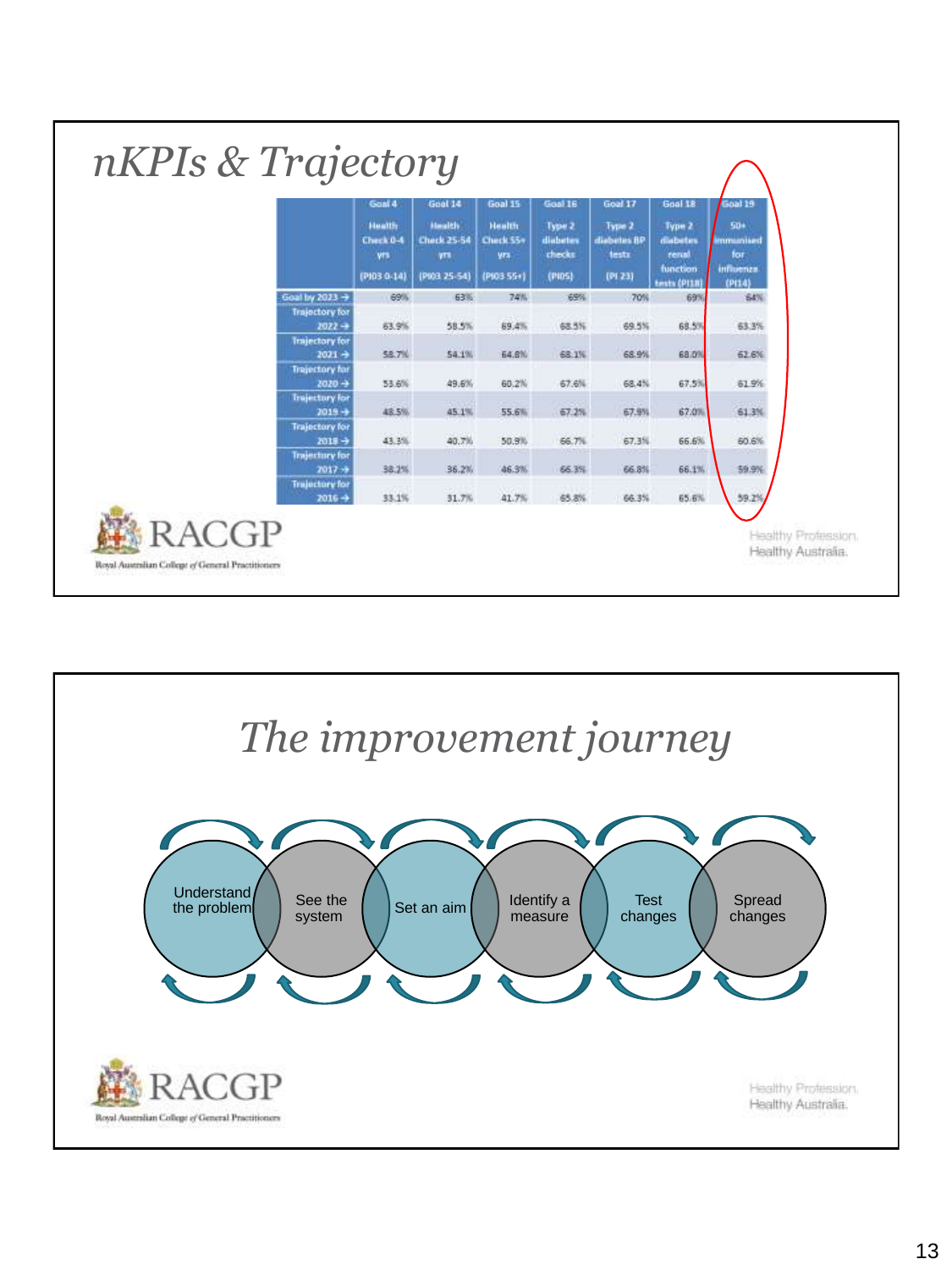![](_page_13_Picture_0.jpeg)

![](_page_13_Figure_1.jpeg)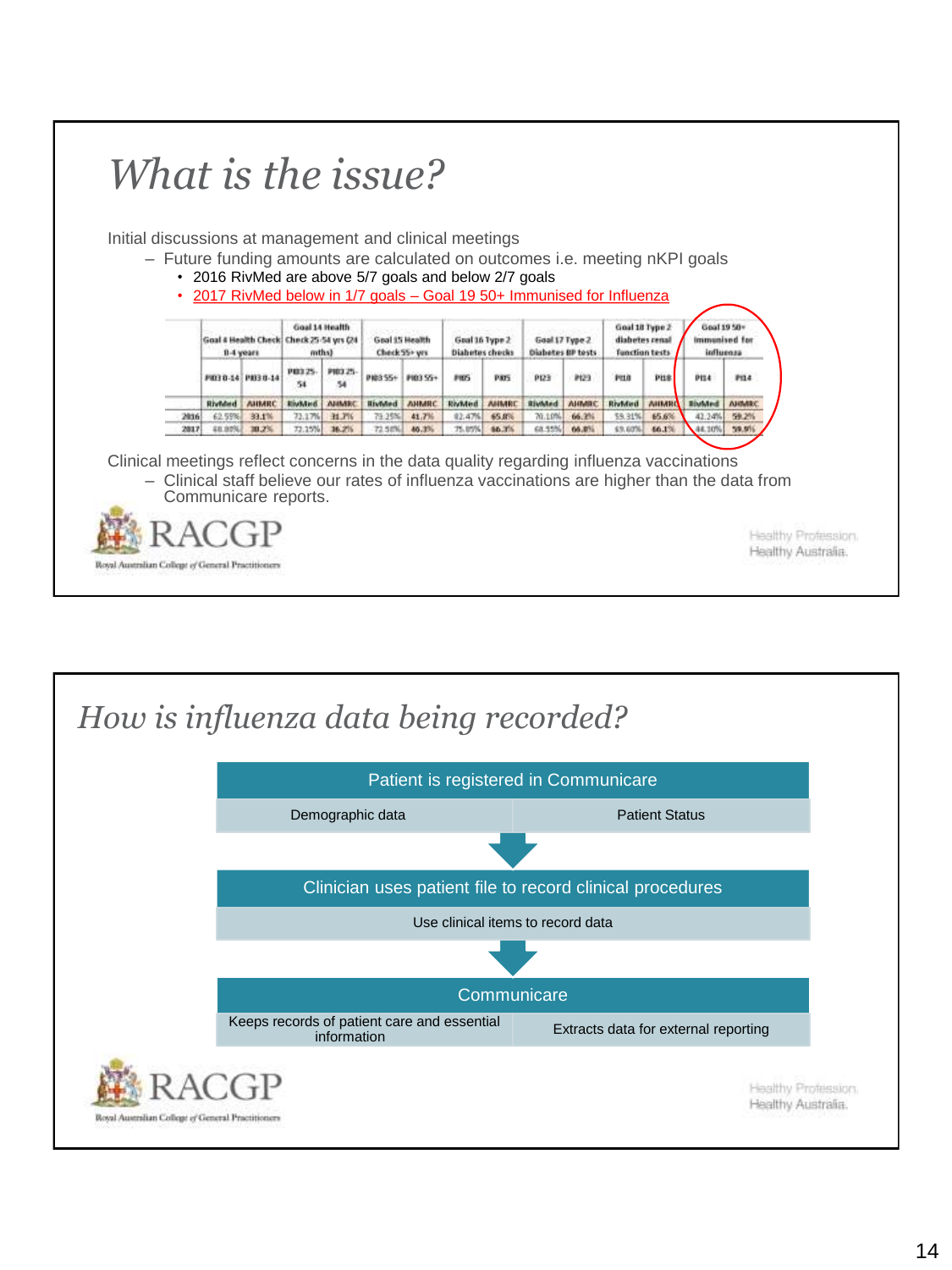![](_page_14_Figure_0.jpeg)

#### *What was our intention?*

Initial meeting with project team

- What do we intend to do about the problem?
- What can we achieve?
	- Aim within 12 months to increase the rates of influenza vaccinations to meet nKPI Goal 19 for 2018 - people 50+ Immunised for Influenza of 60%

![](_page_14_Picture_6.jpeg)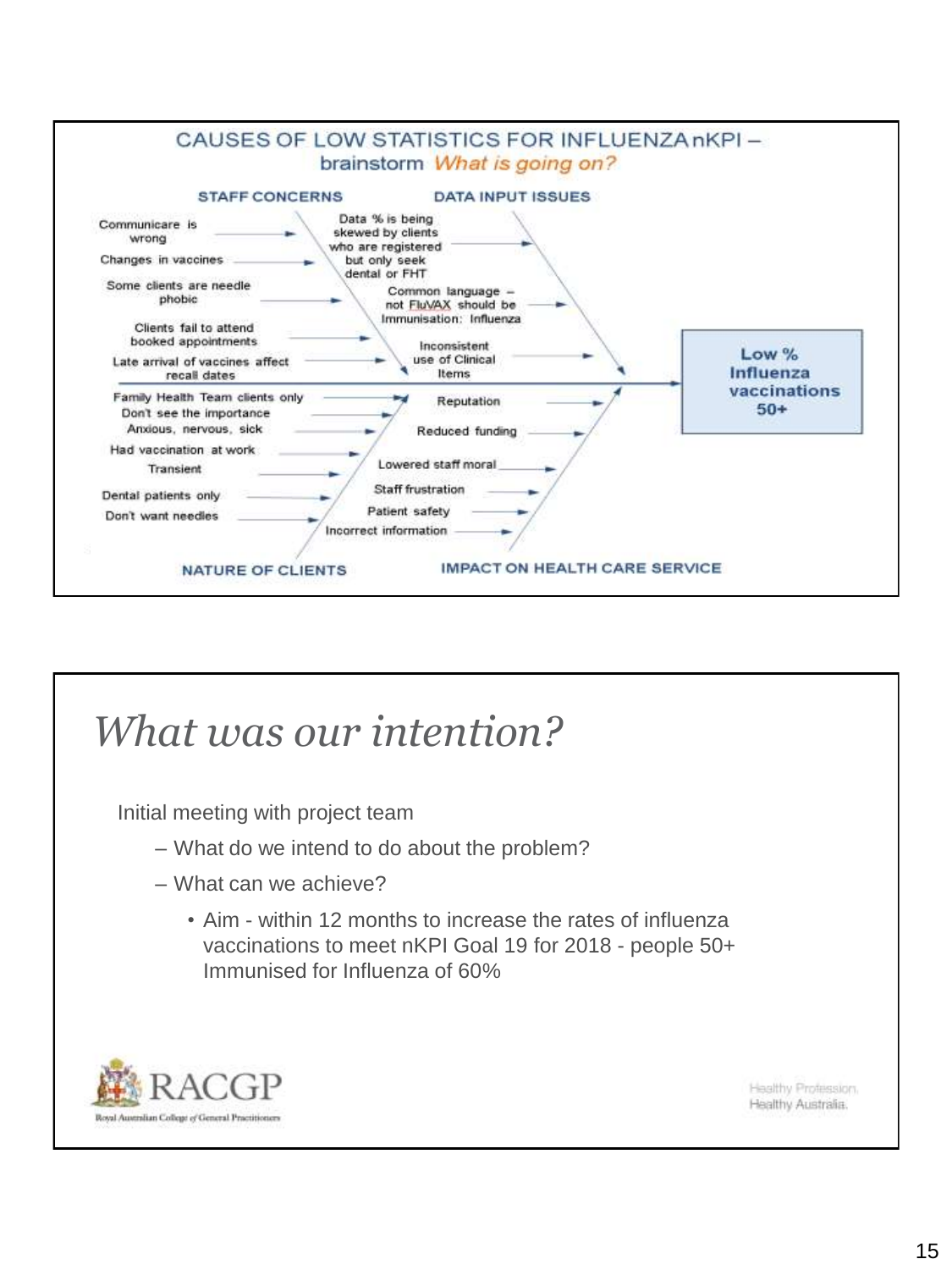### *How do we know if we are successful?*

Initial meeting with project team

- What can we achieve?
	- Reaching the 60% goal by the end of 2018

![](_page_15_Picture_4.jpeg)

![](_page_15_Figure_6.jpeg)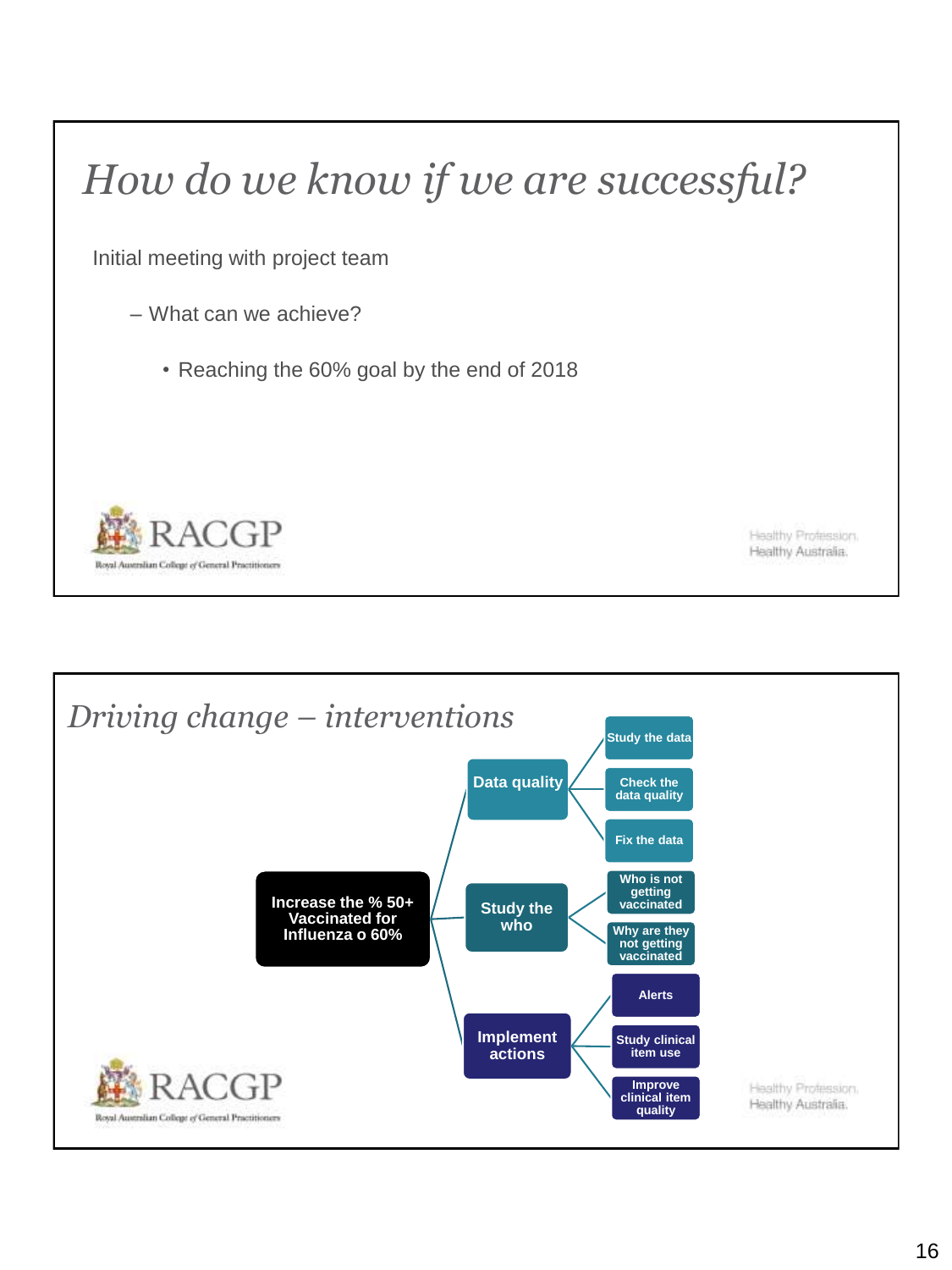![](_page_16_Picture_0.jpeg)

## *PDSA 1-5 - Intervention*

**May:** Jackie and Michelle established a regular working group to consider the issue

- Run the reports
- Start collating the data to check whether improvement is happening
- Identify who is NOT vaccinated
- Place alerts in these client files
- Clinical team react to alerts and recalls and patients vaccinated
- Check this report, and repeat process for newly identified clients who are not vaccinated
- *A slight improvement was evident*

![](_page_16_Picture_10.jpeg)

![](_page_16_Figure_11.jpeg)

Healthy Profession. Healthy Australia.

![](_page_16_Picture_13.jpeg)

Study trends – improving but slowly, still didn't seem "right"

- Study trends improving but slowly, still didn't seem "right"
- What is going on ... patients are being vaccinated on recalls and alerts also opportunistic ….
	- Some patients ONLY seek dental services!!
	- **ACTION – make these patients "Non-Patients"**

![](_page_16_Picture_19.jpeg)

![](_page_16_Picture_20.jpeg)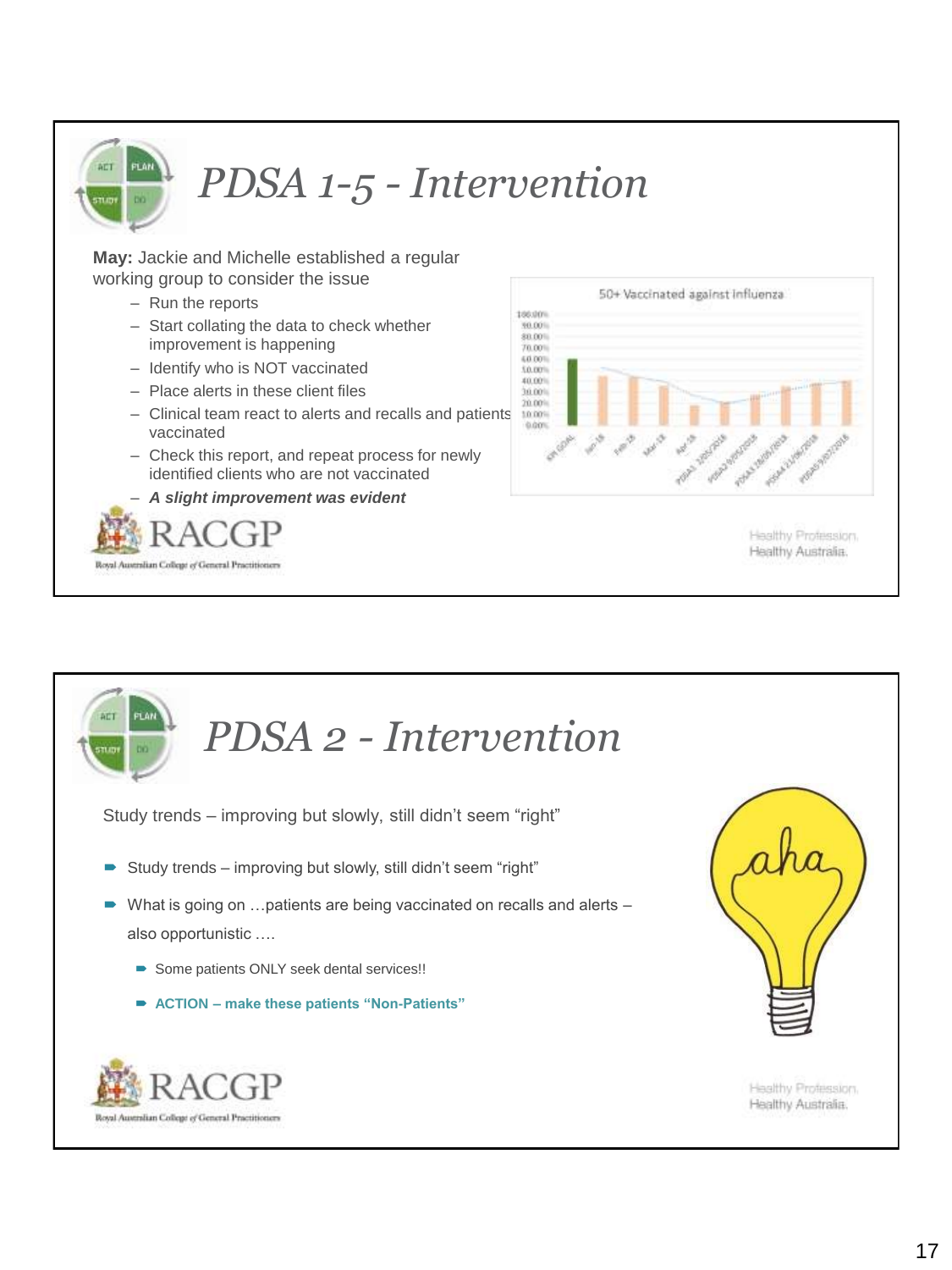![](_page_17_Figure_0.jpeg)

![](_page_17_Picture_1.jpeg)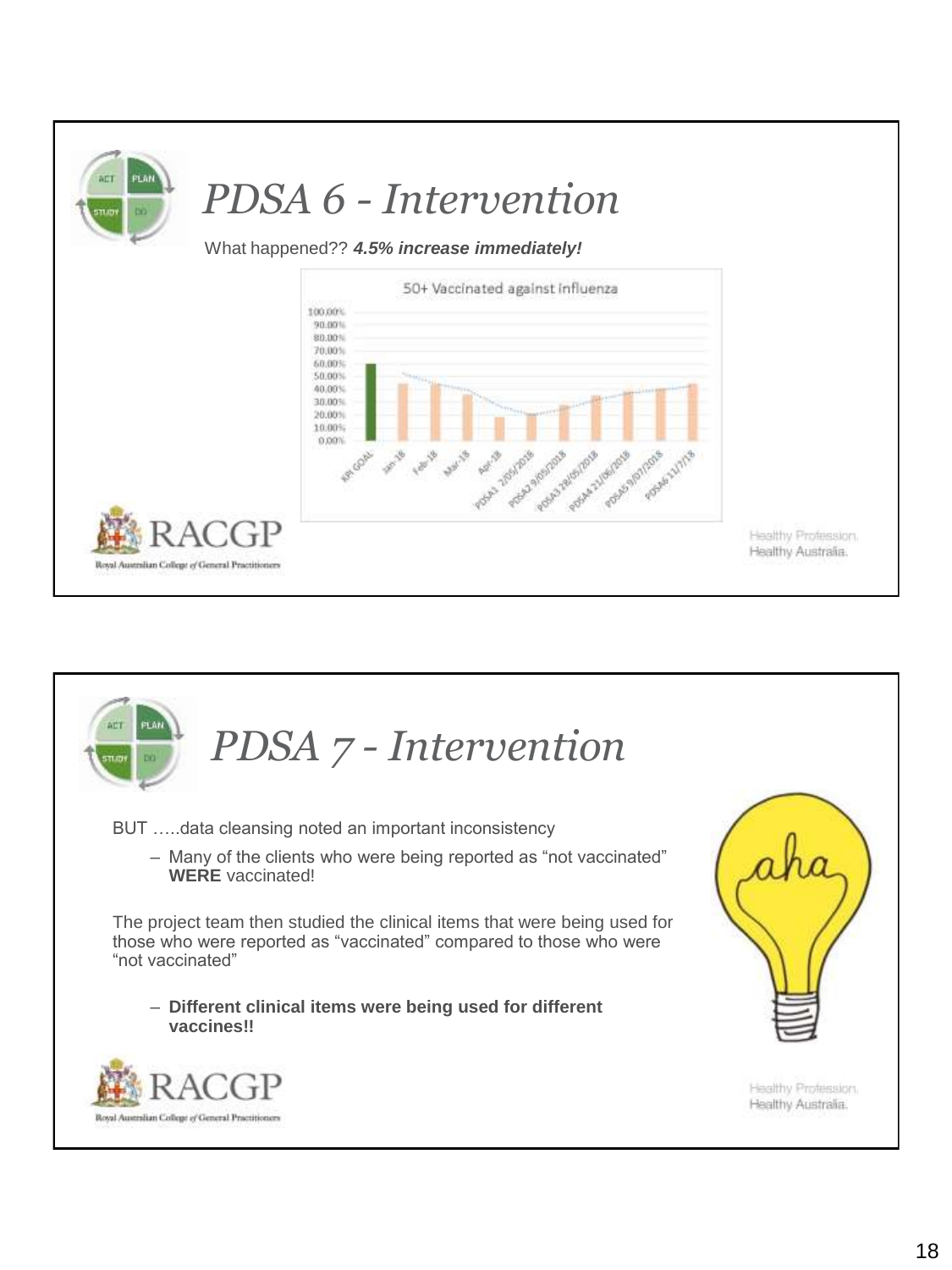![](_page_18_Picture_0.jpeg)

## *PDSA 7 - Intervention*

#### **Clinical items were reviewed, what we found!!**

- Export codes were different
- Clients who were vaccinated elsewhere (e.g. work) were recorded as vaccinated in **progress notes i.e. data not extractable!**
- Initially Vaccine for the 65+ (new vaccine) did not have a clinical item therefore **recorded in progress notes i.e. data not extractable!**

#### **What we did ….**

- Fixed the export codes
- Created a clinical item to record vaccinations for those vaccinated elsewhere
- Created a clinical item for the 65+ vaccine
- Data cleansed, went into files and re-recorded vaccinations using the new clinical items

![](_page_18_Picture_11.jpeg)

Healthy Profession. Healthy Australia.

#### *PDSA 7 - Intervention* 50+ Vaccinated against influenza **What happened ….** 100,00% 99.00% – 7% increase immediately 89.00% 70.00% – Happy dances60,00% 50,00% 80,00% 36,00% 20,00% 10.00% 10,00% American School A Mariana Republica Sunday School Foundations Superintendo **Park Mayo** TON BUSINESS Healthy Profession. Healthy Australia. Royal Australian College of General Practitionen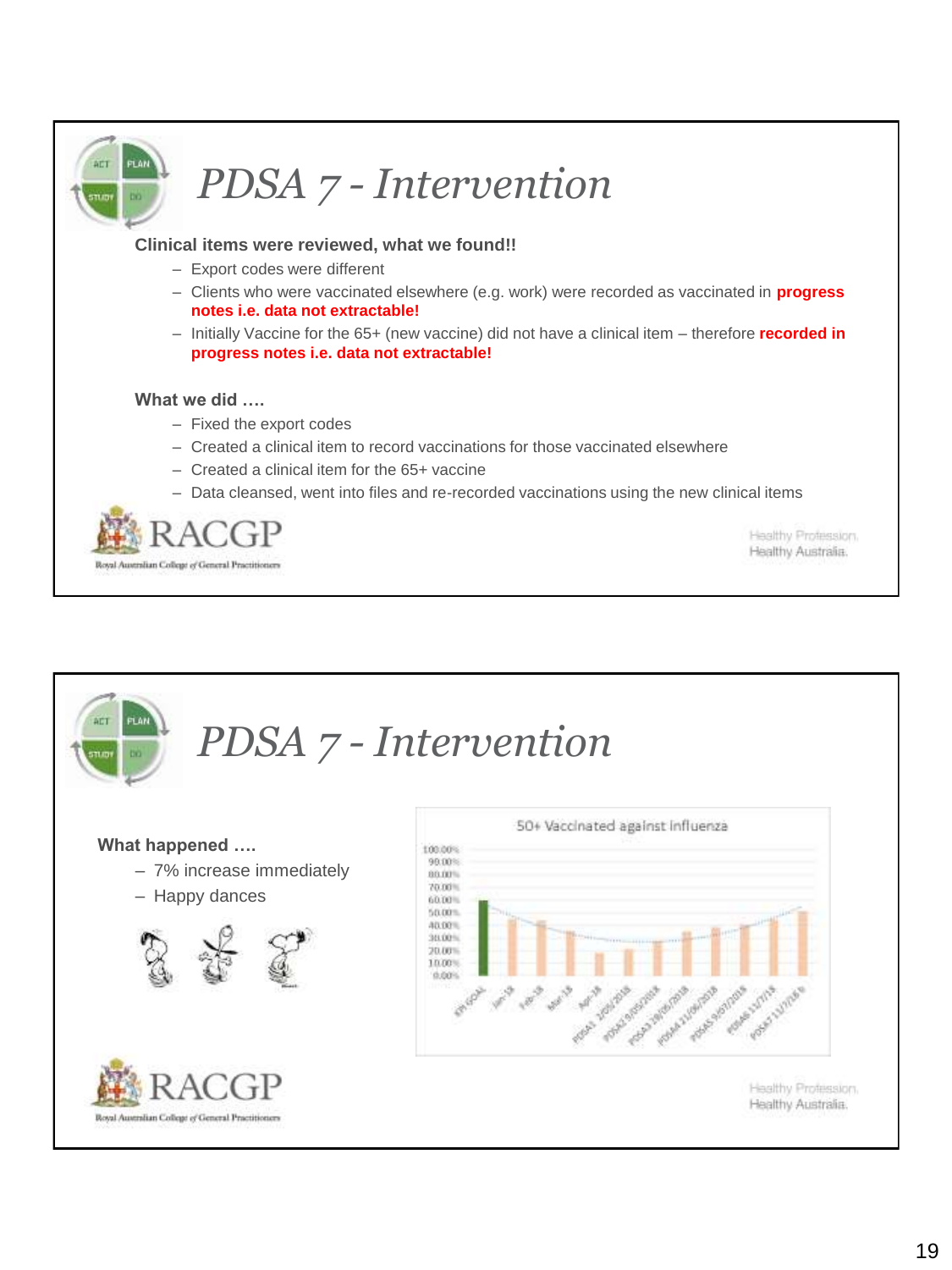![](_page_19_Picture_0.jpeg)

### *PDSA 8 to10 - Intervention*

#### **Continue process**

- Reflect on data trends
- Check who was not vaccinated
- Data cleansing of client files
- Use recalls instead of alerts, common recall – common language

#### **GOAL ACHIEVED!!**

![](_page_19_Picture_8.jpeg)

![](_page_19_Figure_9.jpeg)

Healthy Profession. Healthy Australia.

#### *Communicare Clinical Items*

**Each named influenza vaccine has its own export code.**

**Communicare report for nKPI based on the codes for each vaccine.** e.g. **<Immunisation;Fluad> (export code GNFLU)**

**Recall: <Immunisation Influenza>** Set for 1<sup>st</sup> April each year. Once immunisation with named vaccine given & recorded

**Modify Recall** by changing the date to the next year

**Complete Recall <Immunisation Influenza> ONLY** If immunized elsewhere (drop down box with 4 options). Has an "export code".

**& then set the Recall: <Immunisation Influenza>** 1 1st April 2020. **<Refused Immunisation;Influenza.>** No export code, for internal reporting only.

![](_page_19_Picture_18.jpeg)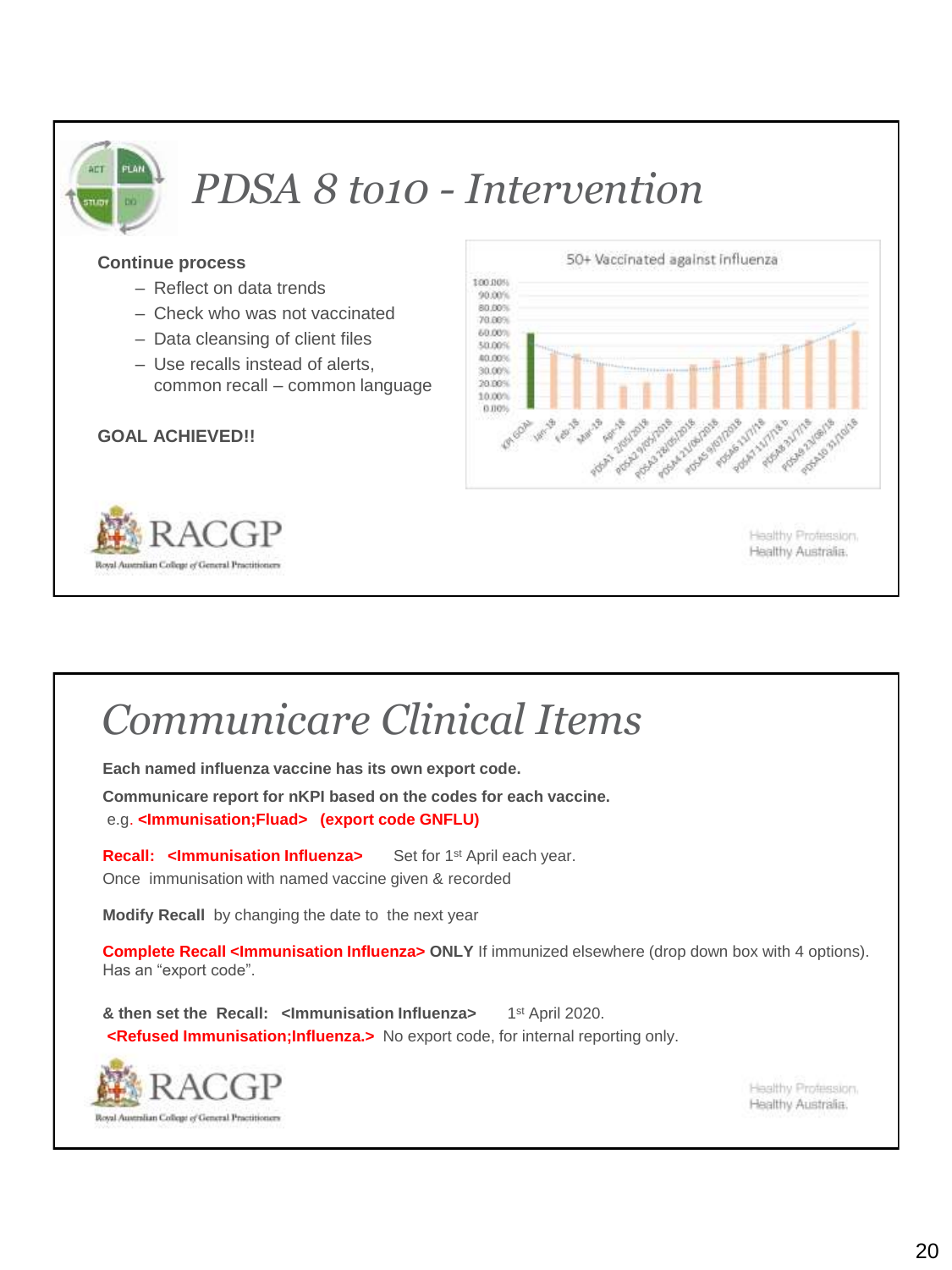### *Additional*

If there is no recall & immunisation is given, then record using vaccine name & set the recall **<Immunisation Influenza>** for 1st April 2020.

If immunisation has been given elsewhere record as **<Immunisation Influenza>** & set the recall <Immunisation Influenza> for 1st April 2020.

If Immunisation is refused then use clinical item

**<Refused Immunisation;Influenza>** & set the recall **<Immunisation Influenza>** for 1st April 2020.

![](_page_20_Picture_5.jpeg)

Healthy Profession. Healthy Australia.

#### *Influenza preparedness: Useful resources*

#### **NSW Health**

- [Pandemic influenza preparedness -](https://www.health.nsw.gov.au/pandemic/Pages/questions_and_answers.aspx) Frequently asked questions
- [NSW Health Influenza Pandemic Plan](https://www1.health.nsw.gov.au/pds/ActivePDSDocuments/PD2016_016.pdf) (health sector)
- [NSW Human Influenza Pandemic Plan \(](https://www.emergency.nsw.gov.au/Documents/plans/sub-plans/SubPlan_Human-Influenza_Pandemic.pdf)whole of Government)
- [Aboriginal people and influenza](https://www.health.nsw.gov.au/Infectious/Influenza/Pages/aboriginal_people_and_influenza.aspx)
- [Seasonal influenza vaccination 2019 –](https://www.health.nsw.gov.au/immunisation/Pages/flu.aspx) information and recommendations

#### **Royal Australian College of GPs**

- Managing pandemic influenza in general practice A guide for prevention, preparation, response and recovery
- [Implementation guide](https://www.racgp.org.au/FSDEDEV/media/documents/Running%20a%20practice/Practice%20management/Implementation-guide.pdf) [\(flip chart format which aligns with the Australian Health Management Plan](https://www.health.gov.au/internet/main/publishing.nsf/Content/519F9392797E2DDCCA257D47001B9948/$File/AHMPPI.pdf) for Pandemic Influenza)
- [Pandemic influenza toolkit](https://www.racgp.org.au/FSDEDEV/media/documents/Running%20a%20practice/Practice%20management/pandemic-influenza-toolkit-(3).doc)

#### **Other useful resources**

- Dept. of Health The flu vaccine [Information for Aboriginal and Torres Strait Islander people in](https://beta.health.gov.au/resources/publications/the-flu-vaccine-information-for-aboriginal-and-torres-strait-islander-people-in-2019-fact-sheet)  2019 fact sheet
- WHO [A checklist for pandemic influenza risk and impact management –](https://apps.who.int/iris/bitstream/handle/10665/259884/9789241513623-eng.pdf;jsessionid=B41940BF5B3BDD3101167CDE2861B72F?sequence=1) building capacity for pandemic response
- WHO [Tool for Influenza Pandemic Risk Assessment \(TIPRA\)](https://www.who.int/influenza/areas_of_work/human_animal_interface/tipra/en/)

![](_page_20_Picture_22.jpeg)

![](_page_20_Picture_23.jpeg)

![](_page_20_Picture_24.jpeg)